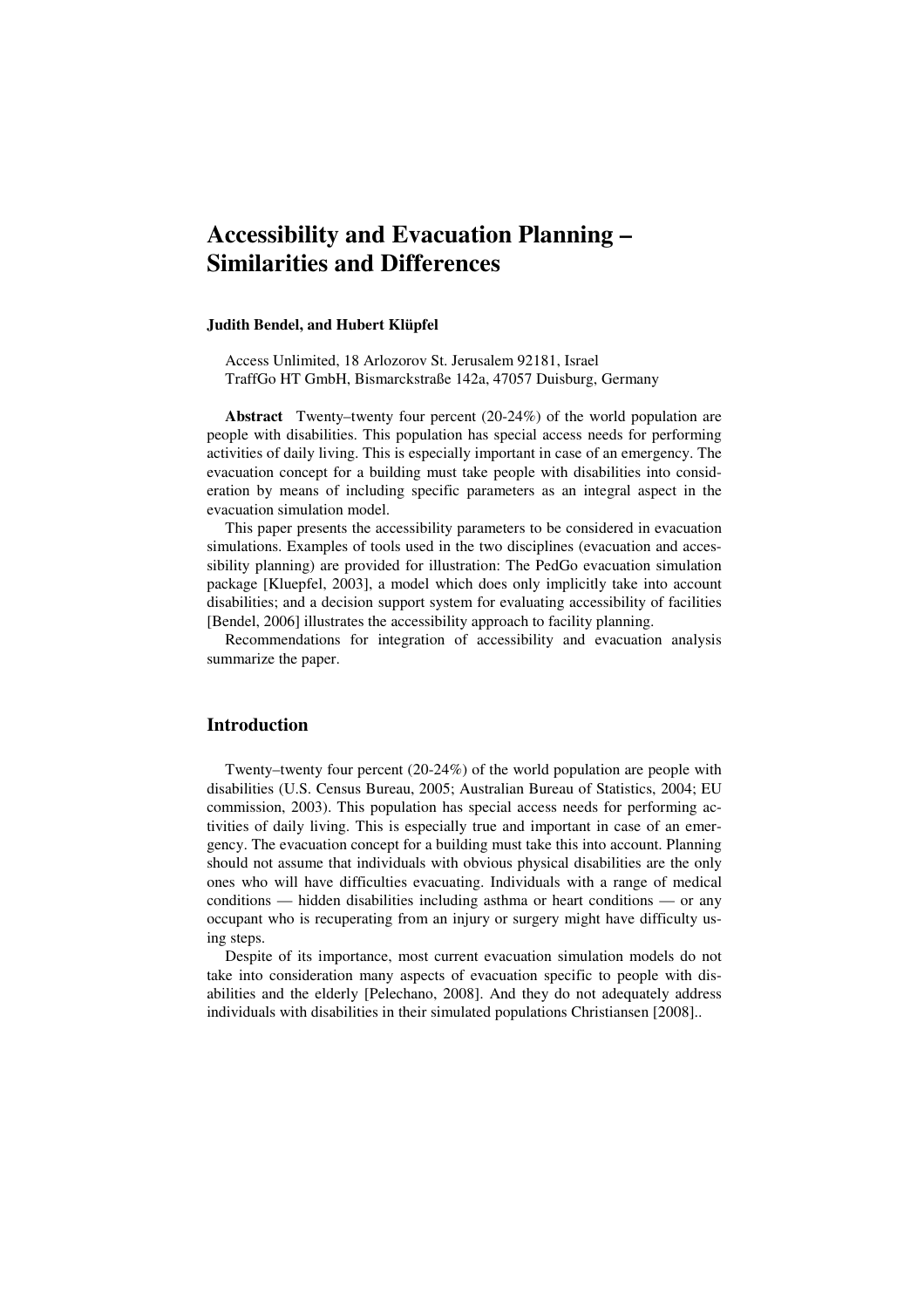# *The "Time" Factor in Accessibility and Evacuation*

Evacuation is not the same as accessibility, as the 'time'-factor plays a more restrictive role in the case of evacuation. There is an available safe egress time ASET, which defines the upper limit for the required safe egress time RSET (RSET < ASET) Nevertheless, evacuation and accessibility have much in common and they complement each other. For example, the spatial configuration and occupancy of rooms, obstacles, route marking as well as other factors related to various types of disabilities need to be explicitly taken into account in both fields.

This paper presents the accessibility parameters to be considered in evacuation simulations. The PedGo evacuation simulation package [Kluepfel, 2003] is used as an example for a model which does only implicitly take into account disabilities. In comparison to the simulation, a decision support system for evaluating accessibility of facilities [Bendel, 2006] will show the similarities and differences between evacuation and accessibility.

#### **Anthropometrics, Ergonomics, and Pedestrian Movement**

The physical, sensory and mental fitness of the populations in western society changes, as well as the age distribution. Age, as well as other factors like obesity, medical conditions etc. have an impact on the walking speed. These factors also affect accessibility needs as well as evacuation performance. Therefore, the special needs as well as the predicted demographic changes have to be taken into account for pedestrian planning and design.

# **Accessibility and Evacuability**

Accessibility and Evacuability correspond to and complement each other. Nevertheless, the two fields have remained quite separate in the past.

**Accessibility** is a general term used to describe the degree to which a product (e.g., device, service, or environment) is accessible by as many people as possible. Accessibility is strongly related to *universal design* when the approach involves "direct access." This is about making the environment accessible to all people (whether they have a disability or not).

However, accessibility is often used to focus on people with disabilities (including people with mobility sensory and mental impairments) and their right of access to entities on an equal basis with the rest of the general population. In order to achieve barrier free environment, accessibility standards and regulations were created. The standards focus on minimum requirements to create an architectural and communication barrier free environment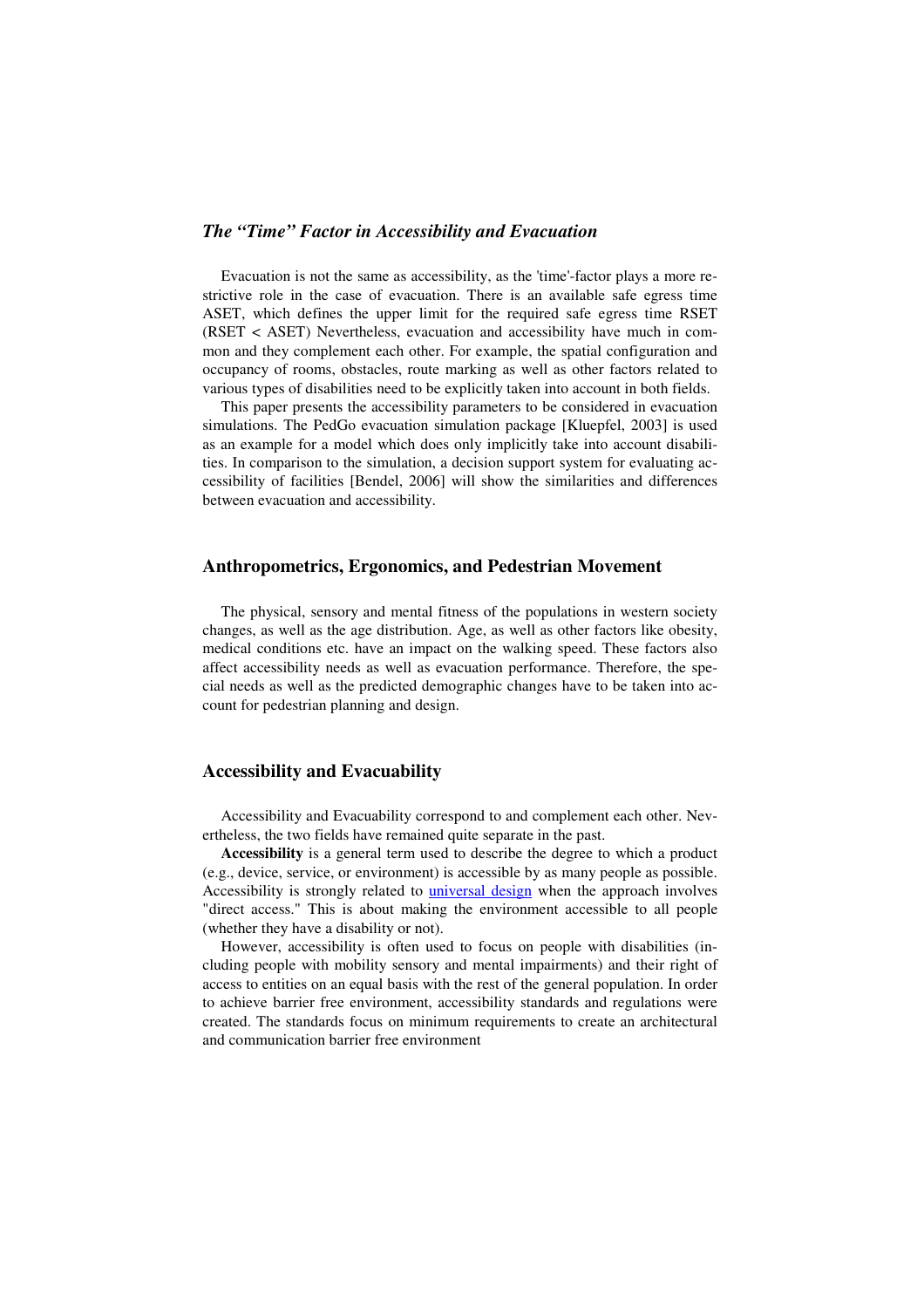**Emergency evacuation** on the other hand is the immediate and rapid movement of people away from the threat or actual occurrence of a hazard.

Laws and regulations regarding evacuation focus on life safety codes including fire protection. However, individuals with disabilities are disproportionately affected by conditions in the built environment especially during an evacuation event (US Fire Administration, 1999). An accessible facility by definition should provide for improved evacuation routes and procedures, therefore it is essential to address as many as possible accessibility elements in the evacuation evaluation models.

#### *Accessibility elements which have an impact on evacuation:*

In many countries evacuation regulations are included to some extent in the accessibility standards or guidelines. There is much similarity among the guidelines in the different countries. The main differences are in the details required for specific elements for example door width in one country must be minimum 80 cm, while in another country the minimum required is 75 cm of clear width. In this paper we'll use as an example the ADA Accessibility Guidelines (ADAAG, 2002) in the USA.

The chapter on *Accessible Means of Egress* (ADAAG 4.1.3(9), 4.3.10) includes minimum number of egress routes required to be accessible (based on life safety code requirements). Means of egress is defined as:

> "A continuous and unobstructed way of exit travel from any point in a building or facility to a public way. A means of egress comprises vertical and horizontal travel and may include intervening room spaces, doorways, hallways, corridors, passageways, balconies, ramps, stairs, enclosures, lobbies, horizontal exit, courts and yards."

The egress routes must comply with the criteria for accessible routes. An accessible route does not include stairs, steps, or escalators

#### **Accessibility elements to be considered:**

**Accessible routes**: i.e.; **Length** of route (Travel distance**) width**, **Passing Space**, **Head Room**, **Surface Textures** (such as carpet, slippery surface, uneven surface etc), **Slopes**, **doors** (i.e. not revolving doors, including elements such as clear width, maneuvering clearances at doors, two doors in series, thresholds at doorways, door hardware: handles, pulls, latches, locks, door closers, door opening force, automatic doors and power-assisted doors and the **treatment of elevation changes**: a curb ramp, ramp, elevator, or platform lift respectively. Elevators, the standard means of access between floors are typically taken out of service in emergencies for safety purposes. ADAAG addresses this situation through re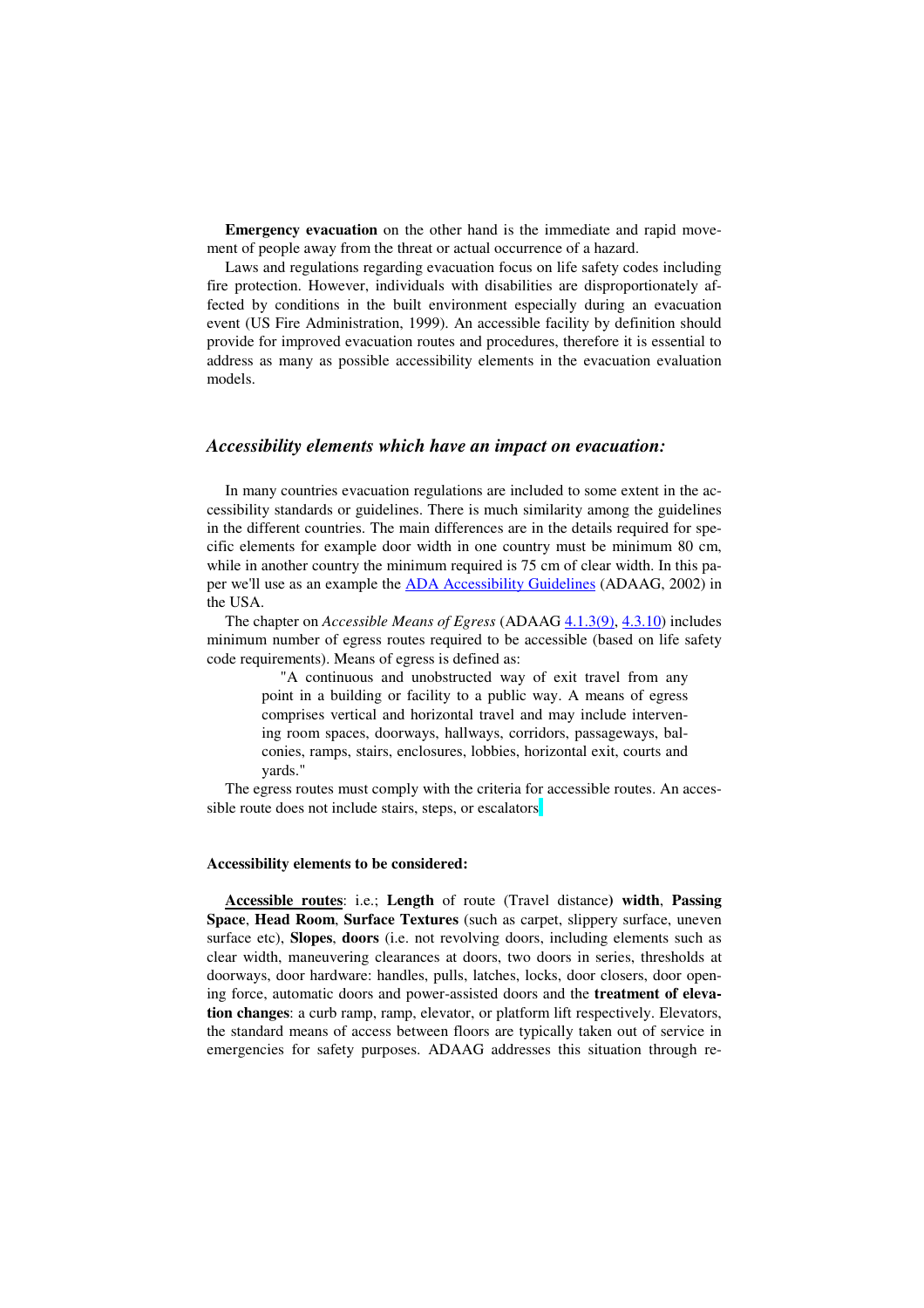quirements for **areas of rescue** assistance with two-way communication devices (voice and visible signal requirement such as a button that lights) or **horizontal exher**. (ADAAG 4.1.3(9), 4.3.11).

**Evacuation elevators**, which are recognized by the model building codes although are not included in the current ADAAG, offer an additional solution. These are elevators that are specially designed to remain functional in emergencies. Possibly also emergency personnel may be able to operate standard elevators in certain emergencies. Meaning the route to the elevator must be considered as well as means of egress, as well as the specifications for accessible elevators (i.e., automatic operation, call buttons, hall lanterns (visible and audible signals), door protective and reopening device, door and signal timing for hall calls, door delay for car calls, and the floor plan of elevator cars.

**Stairways** although steps and stairs are not considered accessible means of egress, they can be used for evacuation by various types of people with disabilities for example visually or hearing impaired and some mobility impaired who are not wheelchair users. Therefore specifications for stairs mentioned in the accessibility guidelines must also be considered: i.e. width, number of steps, treads and risers, nosings, handrails, detectable warnings at stairs.

**Alarms** ADAAG (4.1.3(14), 4.28) provides specifications for emergency alarms so that they are accessible to persons with disabilities, including those with sensory impairments. i.e. audible and visual features which address intensity, flash rate, mounting location in all general usage and common use areas including meeting and conference rooms, classrooms, cafeterias, employee break rooms, dressing rooms, examination rooms and similar spaces

**Signage** (ADAAG 4.1.3(16), 4.30): i.e. character proportion, character height, raised and brailed characters and pictorial symbol signs (pictograms), finish and contrast, mounting location and height, symbols of accessibility, illumination levels, especially of information and directional signs.

Most of these elements may have an impact on the evacuation and the movement speed of evacuating a facility.

Many of these specifications are part of the building design, and therefore can be addressed more easily in the design based evacuation simulation model. However, elements which mostly do not appear in the building design such as surface textures (carpet, slippery surface), door hardware, signage, alarms etc. should be also included.

## *Evaluating accessibility*

All accessibility elements in the built environment must be analyzed in order to determine the level of their compliance with the accessibility standards. The standards are the minimum requirements to enable people with different types of disabilities to use the facilities in general and in case of an emergency and need for evacuation in particular. A thorough accessibility survey not only will identify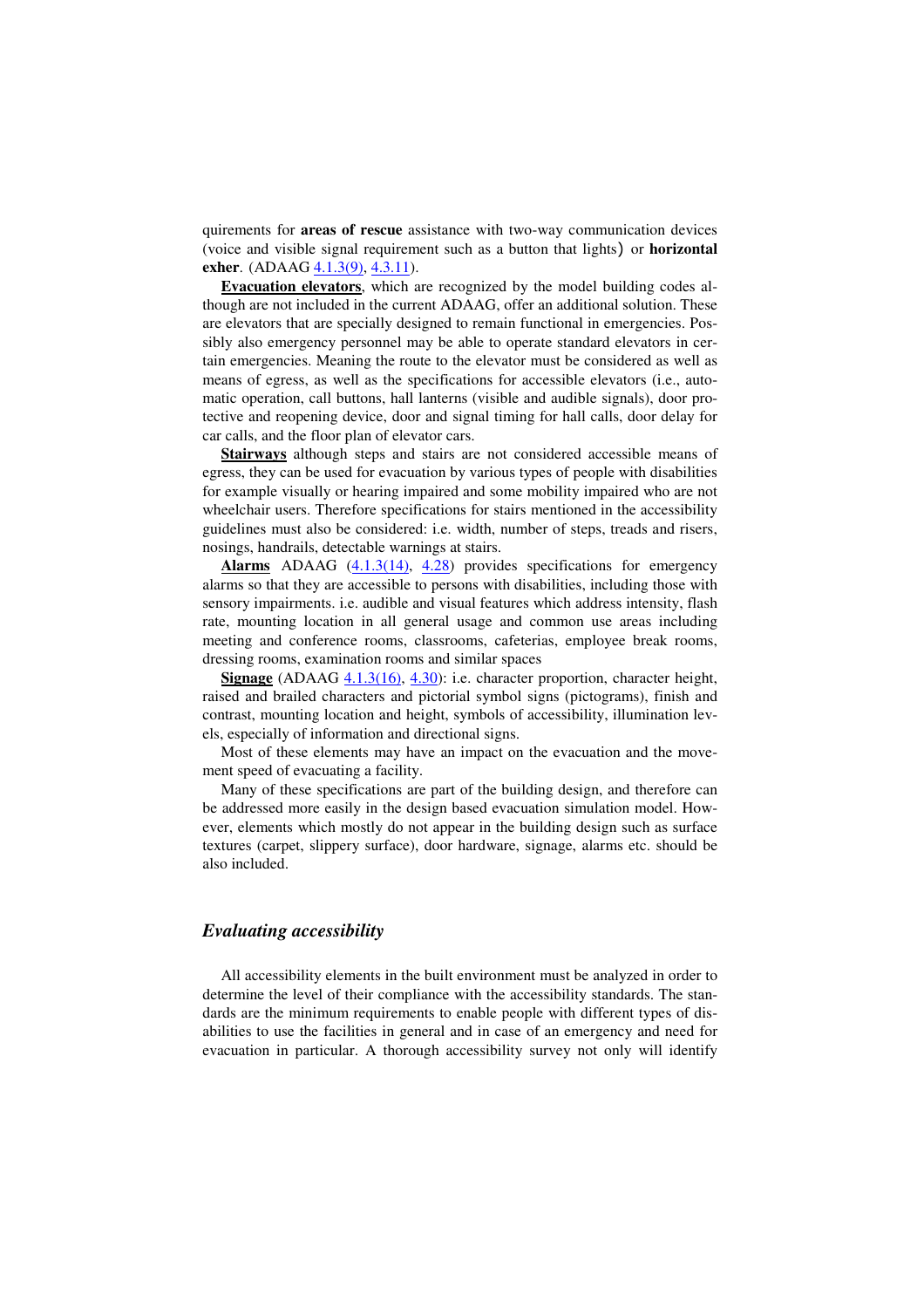barriers to access but will highlight emergency evacuation problem as well. Accessibility evaluation is needed during the planning stage of a new building as well as for existing facilities to identify required modifications. Defining accessibility in the built environment is complicated. Many details are needed to meet the needs of people with a wide range of disabilities. Each detail does not stand alone; therefore, the sum of the non-compliant items is not always an indication of accessibility. For example, the general width of a corridor may meet only the minimum requirements, the door width and the opening direction of the doors (in direction of the corridor) comply with the guidelines. Yet the corridor may still not be accessible due to the combination of the two complying elements (door and corridor). In this case when the doors are open they may cause an obstacle, as well as decrease the width of the corridor, especially when there are many doors involved. The decision support system for evaluating accessibility of facilities [Bendel, 2006] presents a computerized audit tool and a decision support system model for evaluating accessibility of existing public facilities, and grading them. The system focuses on the interaction between the individual and the environment, as well as possible combinations between the different elements of design. This system highlights items in the facility requiring adaptation or upgrading to better meet the user's needs. The decision support and grading system operates on formulae and equations for data analysis to define accessibility grades. The equations consist of Boolean operators ("and", "or", "not") combining the accessibility components.

There are two sets of formulae. The first set is formulae defining the accessibility of each specific element or space in the building separately (i.e. parking, entrance, offices, staircase etc.), with different equations each one relating to the four major types of disability groups: wheelchair users, users of crutches or walkers, individuals with visual impairments and individuals with auditory impairments. In other words, the elevator's accessibility is graded specifically for the visually impaired, for the wheelchair users etc. Therefore the grade for the visually impaired, for example will be a combination of all elements of the elevator which are relevant to this group, i.e. specifications of accessible signage, availability of tactile elements in front of the entrance door and on control buttons audible signage, etc. The accessibility of the elevator for wheelchair users will integrate elements such as door opening, size of compartment, height of control buttons etc. The second set of formulae defines weighted grades of the whole facility according to the type of the building/site and to the type of disability. As behavior of people in public buildings is related to the type of service given in the building, the usability of the building is analyzed accordingly. Therefore, the formulae for a bank, for example, will differ from those of a sports facility. The relative importance of each element and the connection between elements are considered in the definition of the formulae. For example the toilets are an element with high relative importance for people who visit a sports facility, but of low relative importance for banking. The overall weighted grade of the building's accessibility for each type of disability is computed based on all the services available and the building environment, using the grades of each element as described above.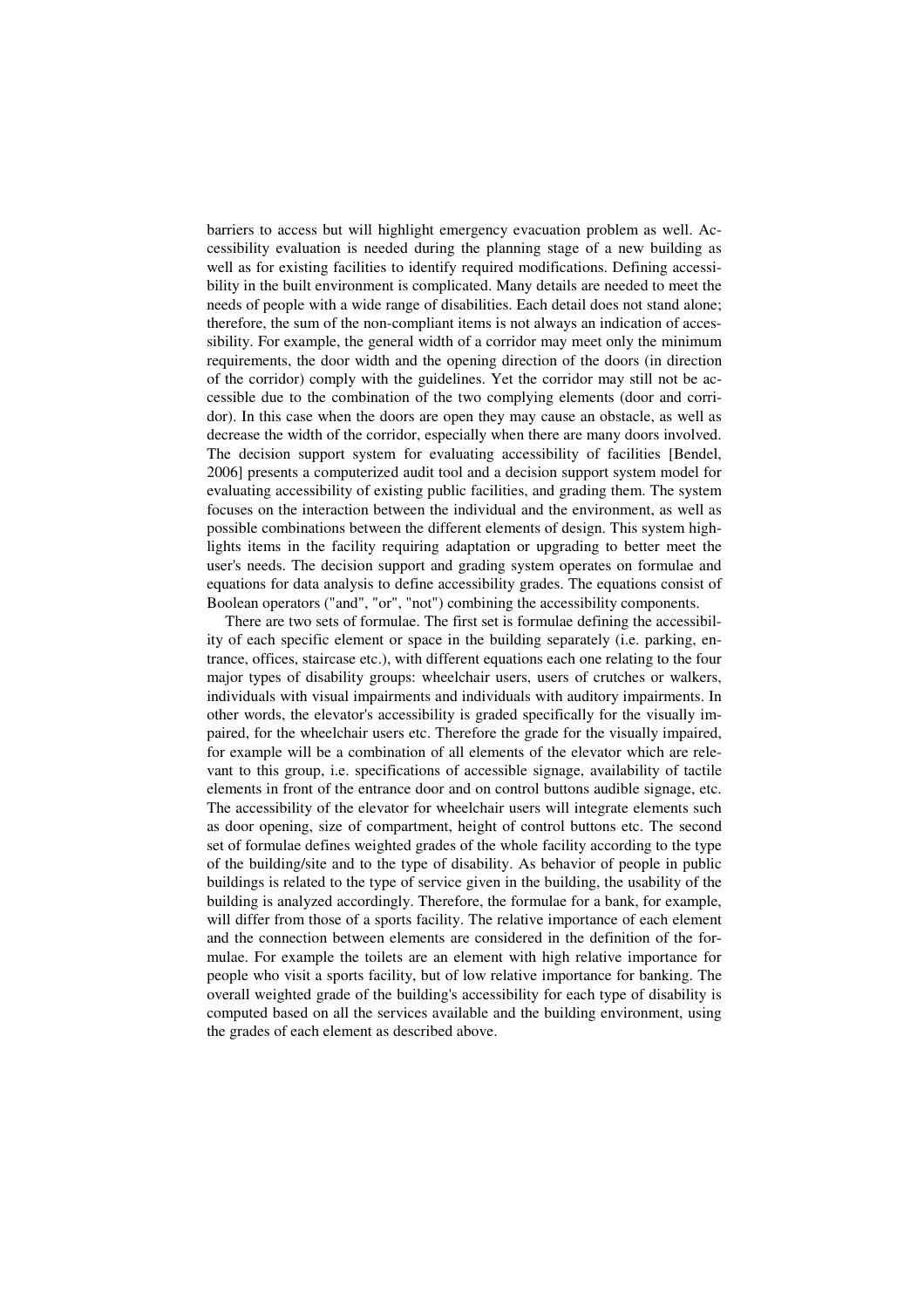## **Evacuation Model for Persons with Disabilities**

The BUMPEE model Christensen [2008] is an evacuation model taking persons with disabilities explicitly into account. This is a person-based simulation classifying the built environment according to environmental characteristics and simulating a heterogeneous population according to variation in individual criteria representing the diversity and prevalence of disability in the population.

However, the impact of the building design as a whole and integration of the different elements of the building i.e. location of elements, direction signs, direction of doors etc. as well as behavior under pressure, behavior that have an impact on others are not used in the model.

## *Evacuation Simulation*

Figure 1 shows the layout of the building used for the sample evacuation simulation. There are altogether 1019 persons in the building, five of them being wheelchair users.



**Figure 1: Layout of the two-storey building. The evacuation route for the persons with disabilities (wheelchair users) is shown in blue (via the ramp).** 

Each person possesses individual parameters. The following parameters are used in this example: Velocity ( $V_{\text{max}}$ ): The maximum free walking speed; Pa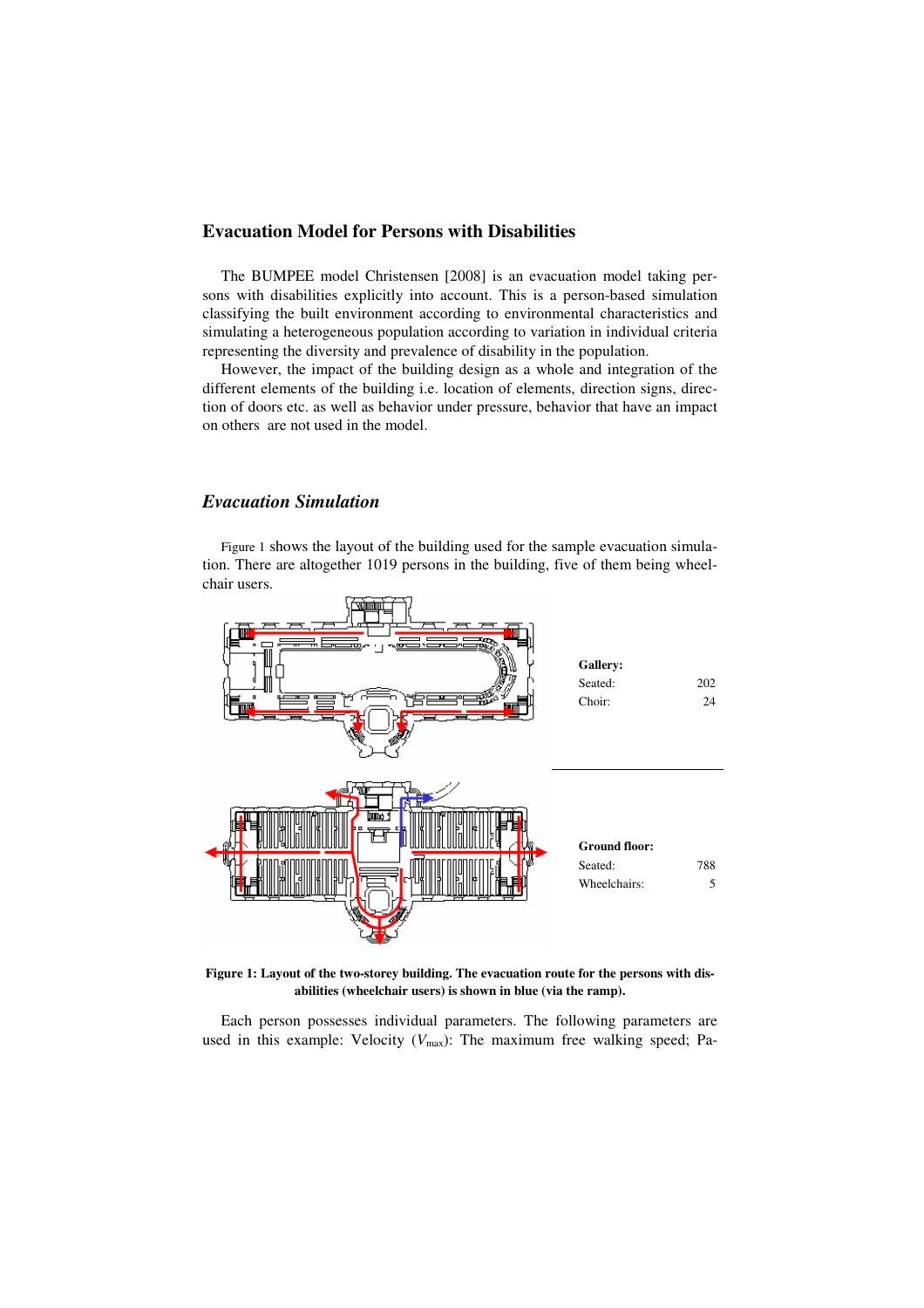tience: The maximum time a person stands still (e.g. in a congestion) before changing her route and attempting to find another escape route; Sway: The accuracy, with which a person follows the gradient of the potential; Reaction: The duration a person needs to respond to the evacuation signal, e.g. start moving (= premovement time); Dawdle: The probability, for a person to reduce his walking speed, e.g. to stand still for the rest of a sub time step; Inertia: The force with which persons try to continue on their walking direction, i.e. resist change of current walking direction.

The parameters of the standard population are shown in the following table.

#### **Table 1: Population parameters (Standard Population)**

|          | Min  | Max  | Mean | Std.-Dev. | Unit |
|----------|------|------|------|-----------|------|
| Velocity | 0.8  | 2.0  | 1.2  |           | m/s  |
| Patience | 5000 | 5000 |      |           | S    |
| Sway     |      |      | 3    |           |      |
| Reaction |      | 60   | 30   | 300       | S    |
| Dawdle   |      | 30   | 15   |           | %    |
| Inertia  |      |      |      |           | $\%$ |

The next table only provides the parameters that are different for the persons with special needs. All other parameters are as in **Table 1**.

#### **Table 2: Population parameters for persons with disabilities (wheelchair users).**

| Velocity | 0.8 | 0.8 | -                        | -                        | m/s  |
|----------|-----|-----|--------------------------|--------------------------|------|
| Sway     |     |     | $\overline{\phantom{a}}$ | $\overline{\phantom{0}}$ |      |
| Dawdle.  |     | 50  | 25                       | 250                      | $\%$ |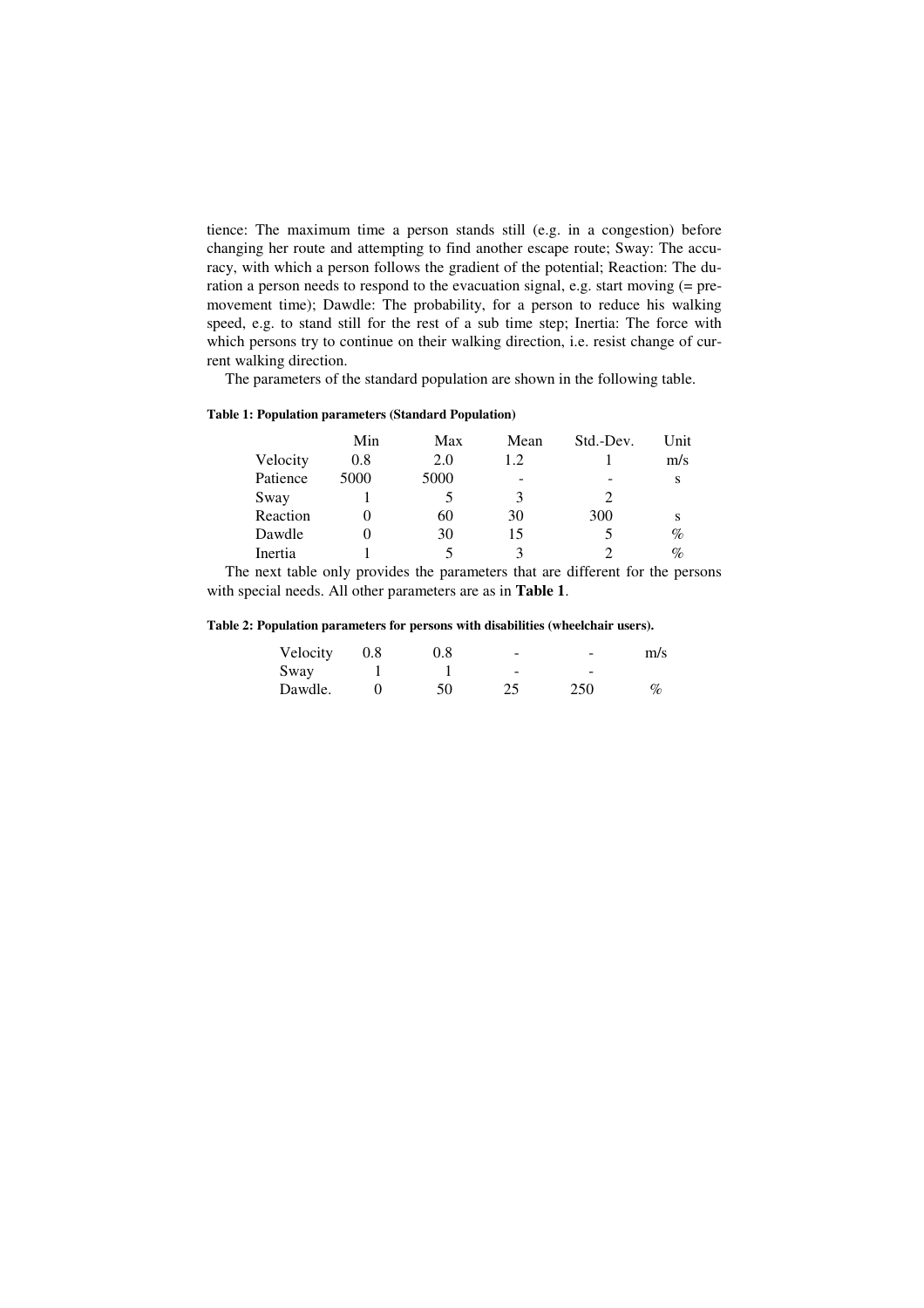

**Figure 2: Initial distribution of persons.** 

The wheelchair users had been assigned a maximum free velocity of 0.8 m/s, whereas the abled population has a normally (Gaussian) distributed range from 0.8 m/s to 2.0 m/s. The initial distribution of persons (red dots) is shown in Figure 2.

For this project, several scenarios had been defined with different availability of exits and routes. For the sake of this paper, we focus on scenario 1, where all exits are available (this is the reference scenario, cf. Figure 1).

Based on this distribution and the parameters stated above, the evacuation of the building is simulated. As can be seen from the evacuation curve (number of persons evacuated versus time, cf.), the evacuation of the wheelchair users which are seated close to the ramp in the ground floor (cf. Figure 1) is faster than for the general population. This is mainly due to the fact that there are only five wheelchair users and they are seated close to the exit which is used specifically for them.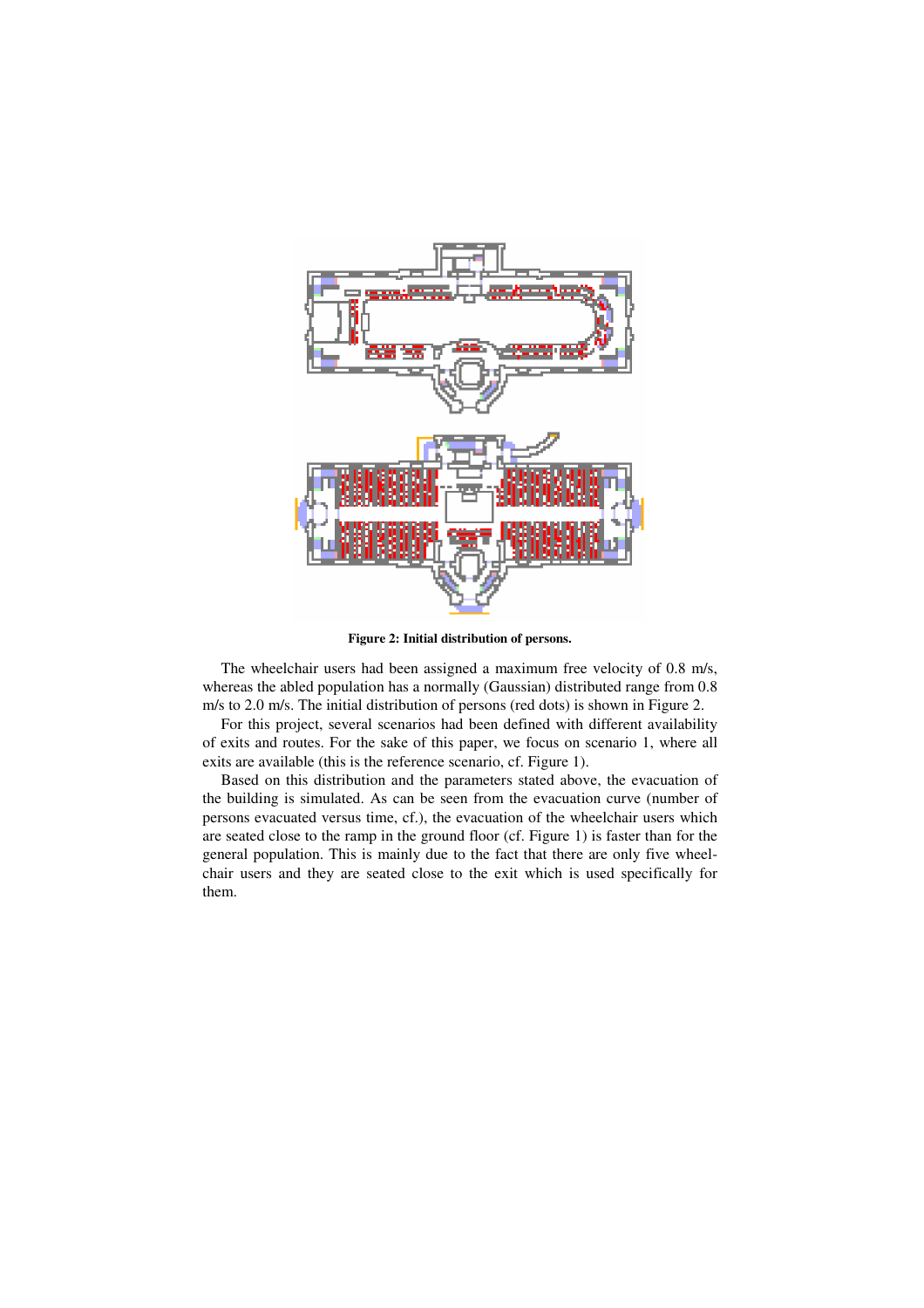

**Figure 3: Results for the evacuation of standard and wheelchair population.** 

#### **Summary, Conclusion, and Recommendations**

In this paper we presented a summary of the similarities and differences between accessibility and evacuation. In general, a universal building designed will also perform well in an evacuation scenario. The main difference is the RSET < ASET requirement, i.e. the available safe egress time determined by the hazard (e.g., a fire) must be longer than the required safe egress time. This criterion is usually not required in the case of access to a building, whereas the simulation model is not based on the interaction and integration of the building elements which view the building as a whole unit.

Recommendations for integration of accessibility and evacuation analysis:

- Information items should be added to the CAD plan, for example location of signage to reduce trial and error behavior during evacuation.
- The accessibility grades the results of the accessibility analysis should be incorporated in the simulation model. This would allow taking into account accessibility parameters in a straightforward manner.
- Accessible facilities therefore should also have an impact on parameters used in the PedGo evacuation simulation model presented above

The demographic factors mentioned in the introduction will inevitably change the composition of societies of many if not most countries in the world. A prominent example is the need for rest during the evacuation of high-rise buildings. Furthermore, many mobility impaired persons are not able to evacuate a building. One consequence will probably be the use of elevators for evacuation. The field of accessibility or barrier free planning and design has a lot to offer for the field of evacuation planning.